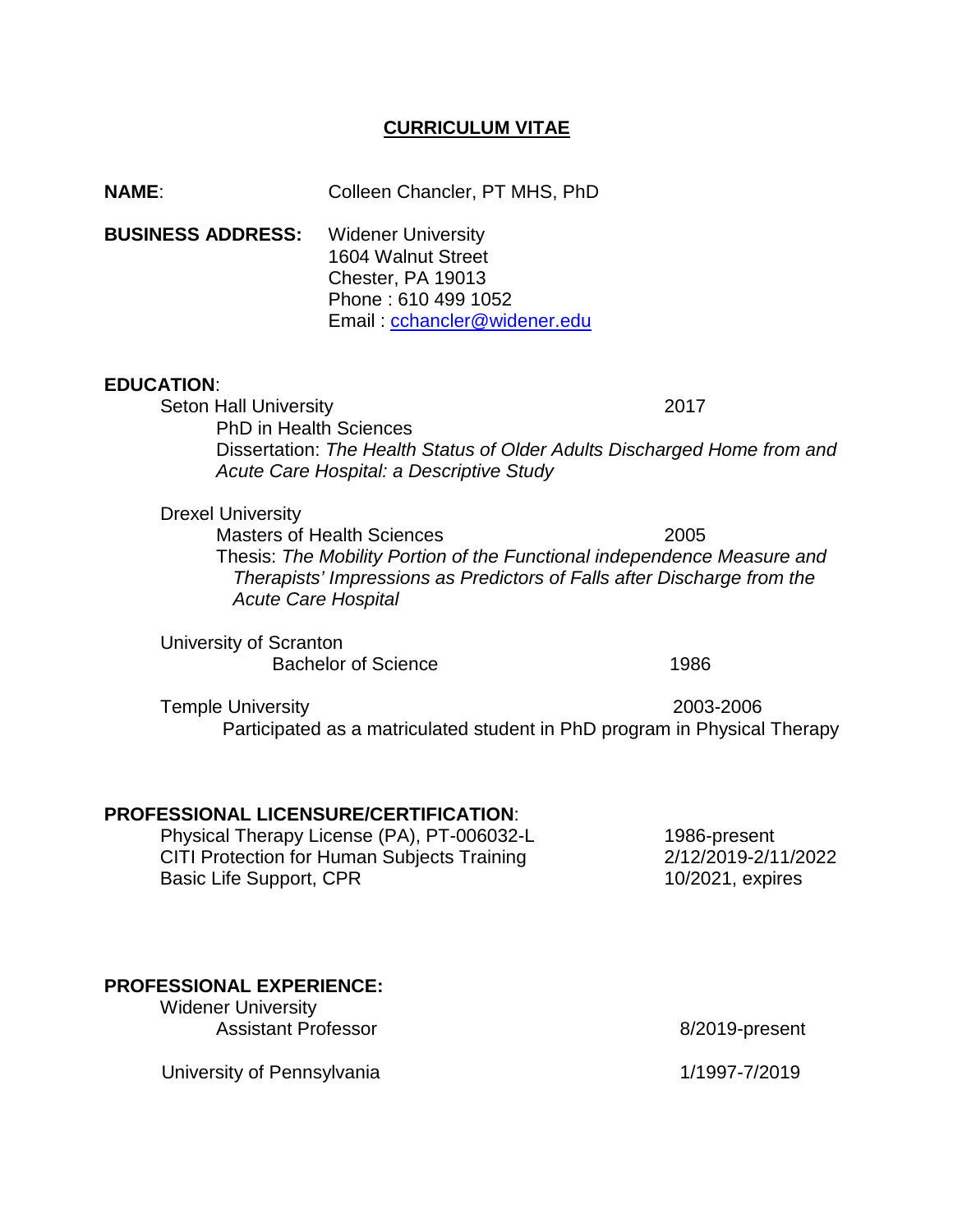| <b>Director</b>                                                                                  | 7/2016-7/2019  |
|--------------------------------------------------------------------------------------------------|----------------|
| Site Manager                                                                                     | 1/2002-7/2016  |
| Interim Site Manager                                                                             | 8/2001-12/2001 |
| <b>Senior I Physical Therapist</b>                                                               | 1/1997-8/2001  |
| <b>Magee Rehabilitation Hospital</b>                                                             | 9/1993-1/1997  |
| <b>Senior Physical Therapist</b>                                                                 | 9/1990-1/1991  |
| <b>Staff Physical Therapist</b>                                                                  | 12/1989-9/1990 |
| Mercy Catholic Medical Center-Fitzgerald Mercy Division<br>Senior Physical Therapist (part time) | 1/1991-4/1992  |
| <b>Mid-Atlantic Rehabilitation Services</b><br><b>Staff Physical Therapist</b>                   | 7/1989-12/1989 |
| Graduate Health Care System-Graduate Hospital<br><b>Staff Physical Therapist</b>                 | 8/1987-7/1989  |
| George Washington Health System                                                                  | 9/1986-6/1987  |
| <b>Senior Physical Therapist</b>                                                                 | 12/1986-6/1987 |
| <b>Staff Physical Therapist</b>                                                                  | 9/1986-12/1987 |

### **PUBLICATIONS – Books**

**Chancler, C**, Dillon, H. Neurologic and Neurosurgical Diseases and Disorders in Malone, DJ and Lindsay, KLB (eds): Physical Therapy in Acute Care: A Clinician's Guide. 2<sup>nd</sup> edition. Thorofare, NJ, Slack, Inc., 2019.

#### **PUBLICATION- Web Site**

Cutilli, C., Christensen, S., Aloupis, M., Aryanitis, M., Chancler, C., et al (2020). Patient Education Practice Guidelines for health Care Professionals. [https://www.hcea-info.org](https://www.hcea-info.org/)

#### **ABSTRACTS – Poster and Platform Presentations (peer-reviewed)**

**Chancler, C.,** Torkish, J. Correlation of the Modified Functional Reach Test with Function Following Acute Cerebrovascular Accidents. Pennsylvania Physical Therapy Association Annual Conference, Harrisburg, PA, 2002. (Platform presentation)

**Chancler, C,** Dekerlegand, J, Adler, J, Rose, J: The Effect of Pain on Physical Therapy in the Acute Care Setting. Pennsylvania Physical Therapy Association Annual Conference, Harrisburg, PA, 2004. (Platform presentation)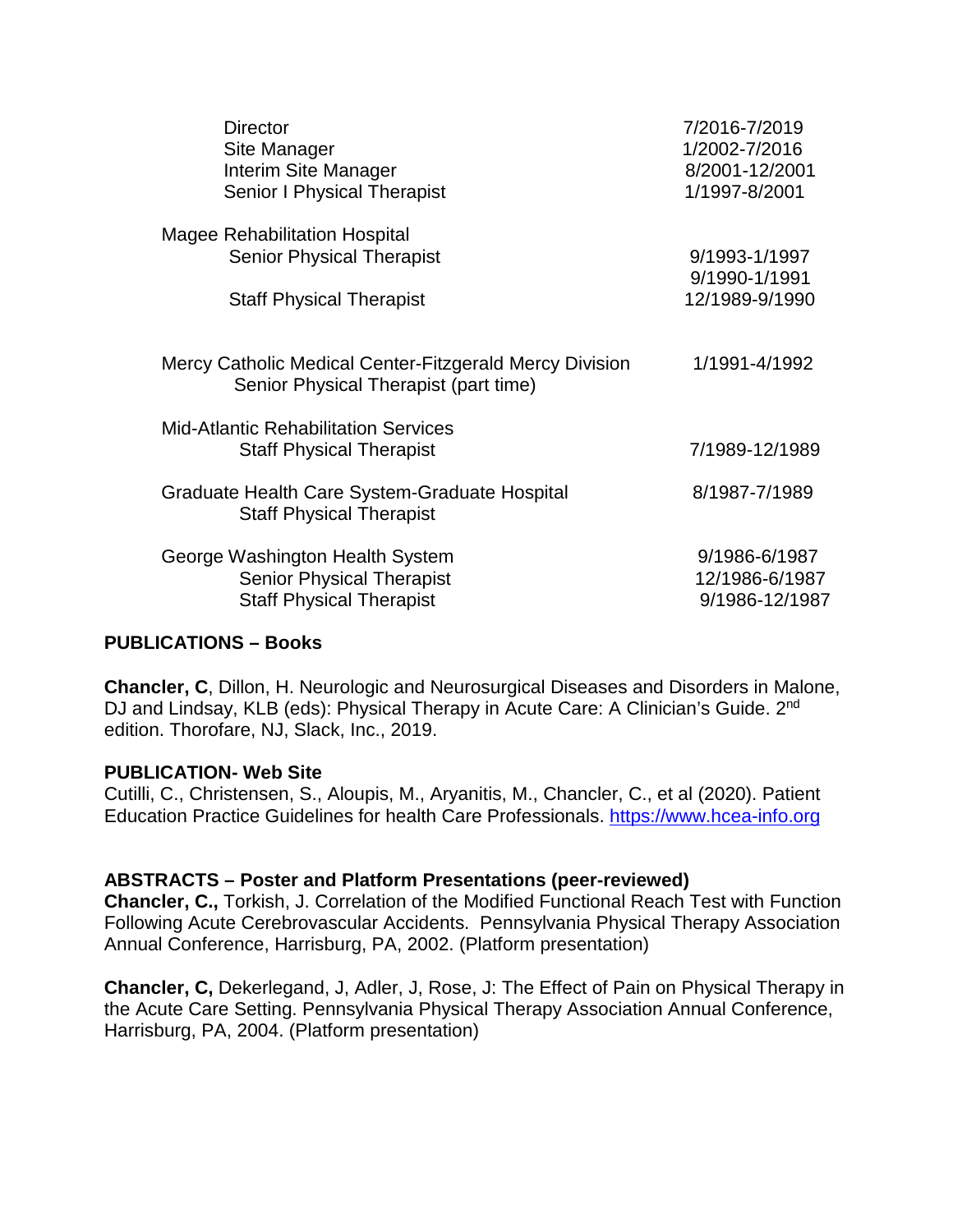**Chancler, C**., Butler, K., Dekerlegand, J, Tsypenyuk, B: Non-Traditional Use of Body Weight Support Training in Acute Care. Pennsylvania Physical Therapy Association Annual Conference, Harrisburg, PA, 2010. (Platform presentation and Best Case Series Award)

**Chancler, C**, Bae, E, Solomon, S: Implementation of a Physical Therapy Consult Service for the Emergency Department Observation Unit, PPTA Annual Conference, October, 2013. (Platform presentation)

Oeffner, J, **Chancler, C**: Change Management: The Transition of the University of Pennsylvania Level I Trauma Center, PPTAAnnual Conference, October, 2015. (Platform presentation)

Miller, A, **Chancler, C,** Adler, J: Description and Outcomes of a Collaborative Inter-Professional Education Model using a Simulation Lab. Combined Sections Meeting, APTA, February 2016. (Poster presentation)

**Chancler, C**, Zipp, G, Cahill, T, Hack, L: The Health Status of Older Adults Discharged Home from and Acute Care Hospital: A Descriptive Study. PPTA Annual Conference, October 2018. (Platform presentation)

**Chancler, C**, Zipp, G, Cahill, T, Hack, L: The Health Status of Older Adults Discharged Home from and Acute Care Hospital: A Descriptive Study. Research Day at Good Shepherd Penn Partners, June 2018. (Platform presentation)

**Chancler, C**, Child, C., Gerhard, S: It Takes A Village: Patient Centered Mobility Programs with an Interprofessional Team. American Trauma Society Meeting, Harrisburg, PA, April 2019. (Poster presentation)

Child, C, **Chancler, C**, Yoho, M: Using the AM-PAC "6-Clicks" Inpatient Basic Mobility Short Form to Guide Interventions for Mobility and Patient Education. Combined Sections Meeting, APTA, January, 2019. (Platform presentation)

### **PROFESSIONAL PRESENTATIONS:**

**Chancler, C.** On Site presentation of Body Mechanics and Back Basics for Ambu-Care Drivers and Volatti Food Services Industries, March through April 1992.

**Chancler, C.** Presenter, Technology for Independent Living, "Learn with the Best Series", Magee Rehabilitation, October 12, 1994.

**Chancler, C.** Presenter, Special Seminar and Community Outreach Programs for Families and Former Patients of the Brain Injury Program, Magee Rehabilitation Hospital, October 12, 1995.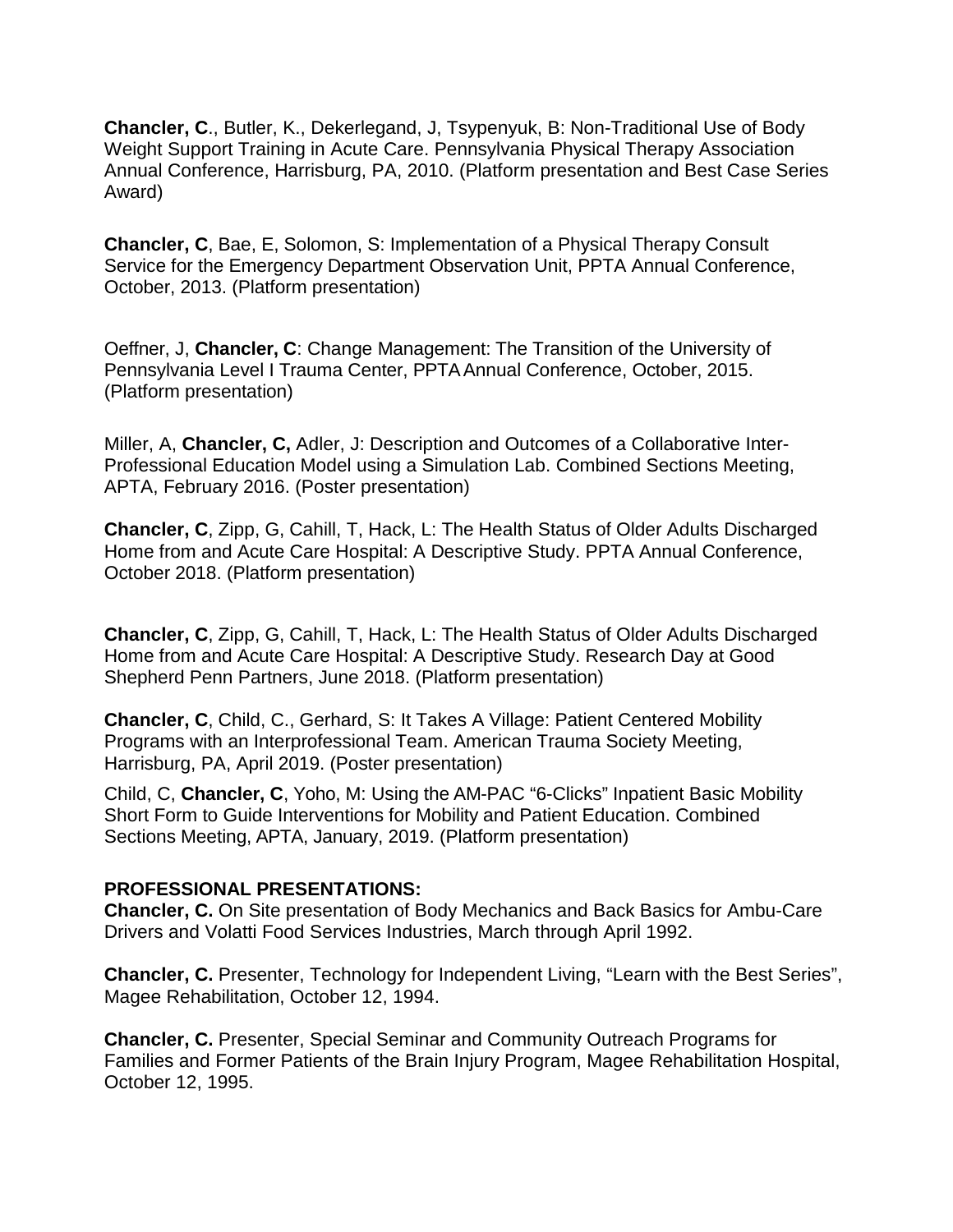**Chancler, C**. Presenter, Physical Therapy for the Patient with a Stroke-Geriatric Rehabilitation of a Stroke Patient in the Managed Care Environment, Gerontology Institute of PA, Pennsylvania Conference in Philadelphia, September 24, 1997.

**Chancler, C**. Rehabilitation Issues for Brain Tumor Patients, University of Pennsylvania Brain Tumor Support Group, October 15, 2002.

**Chancler, C.** Conflict Resolution lecture and workshop, CCCE Training workshop, Philadelphia Consortia of Academic Coordinators of Clinical Education, Drexel university campus, October, 30, 2003.

**Chancler, C**, Nunno, L. Clinical Perspectives: Intervention and Considerations for the Physical Therapist Assistant. Harcum College, September 18, 2004.

**Chancler, C**, Haladay, D, Welk, F. Staying Current, Staying Connected: Pennsylvania Physical Therapy Association Student Track, October, 2005.

**Chancler, C.** Physical Therapy; Evidence Based Practice through the Continuum of Care, Pennsylvania Physical Therapy Association, September 9 and 16, 2006**.**

**Chancler, C**. Panel, Physical Therapy Professional Development, Temple University, April 9, 2007.

Reese, S**, Chancler, C**. Presenter, Rehabilitation Continuum of the Patient with SCI, HUP Trauma Symposium Series, February 26, 2008.

**Chancler, C**., Dillon, H. Fall prevention and Management, online education for Pennsylvania Physical Therapy Association, April, 2008.

**Chancler, C**., Mulligan, I. Presented testimony on behalf of Pennsylvania Physical Therapy Association on HB 2727, October 2, 2008.

**Chancler, C**. Benefits of Belonging to the Physical Therapy Association and Professional Development, Drexel University, October, 2008.

**Chancler, C**. Health Considerations through the Continuum of Care for the PTA SIG at the Pennsylvania Physical Therapy Annual Conference, October 2008.

**Chancler, C.**, Presenter, Physical Therapy Career Day, St. Rose High School, Bayonne, NJ, March 18, 2009.

**Chancler, C.,** Presenter and author of "I'm Being Sued for What?", Pennsylvania Physical Therapy Association State Conference, October 2009.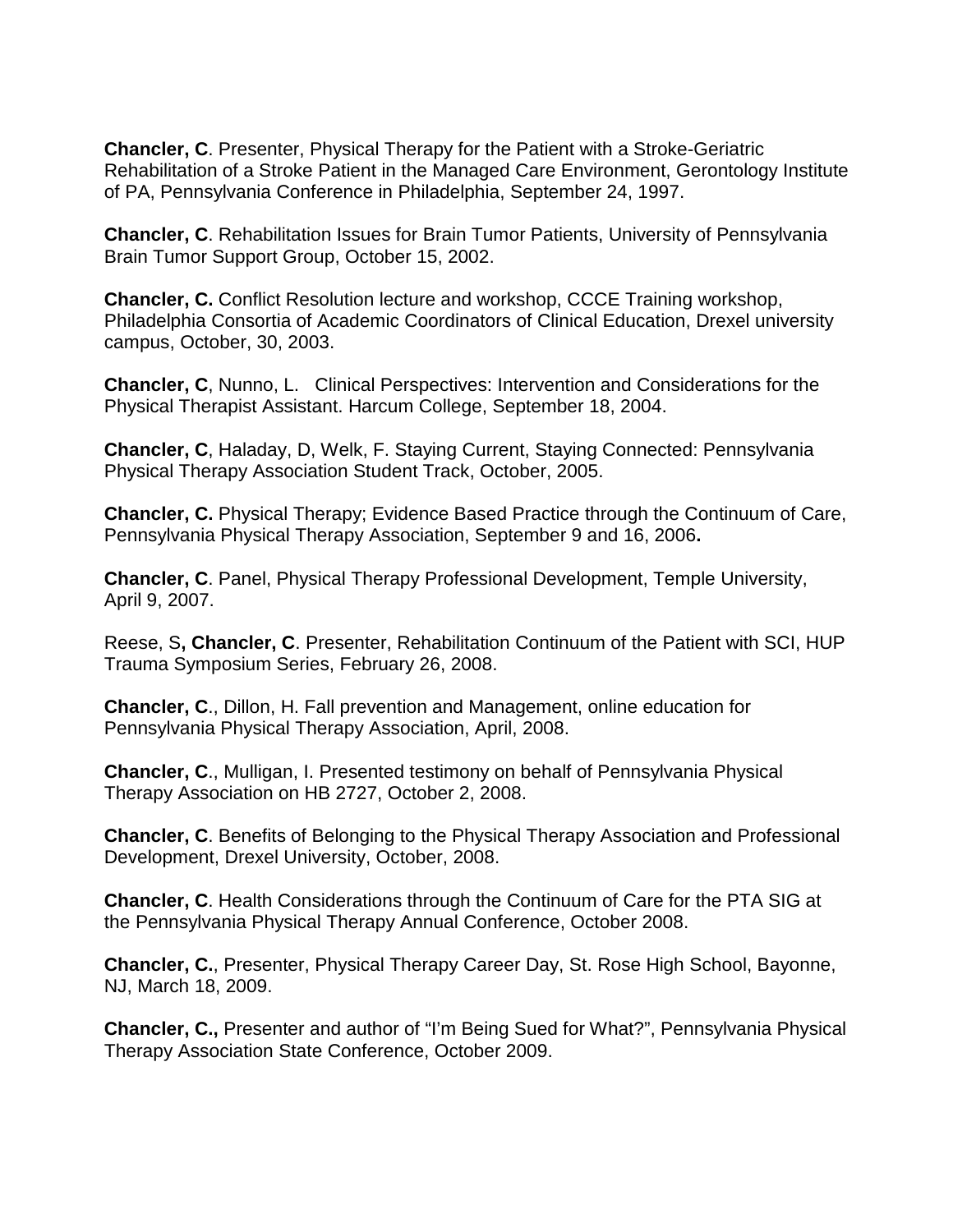**Chancler, C**., Dillon, H. Presenter, Neurology Special Interest Group Lecture on Differential Diagnosis of Dizziness and Balance Related Disorders, October, 2009.

**Chancler, C**., Presenter, Pennsylvania Physical Therapy Association Regional Seminar, Management of the Medically Complex Patient through the Continuum of Care, November 2011.

**Chancler, C.,** Presenter, American Physical Therapy Association Annual Meeting, Quality Initiatives in the Acute Care Environment, June 2011.

**Chancler, C**., Lowrey, Ann. Presenter, Acute Care and Physical Therapist Assistant Special Interest Groups, Pennsylvania Physical Therapy Annual Meeting, Falls: Red Flags and Prevention. October, 2012

Miller, A., **Chancler, C.,** and Adler, J. Collaborative Interprofessional Educational Model Using Simulation Center at the SIM conference at Widener University, July 2015.

**Chancler, C**., Child, C., Gerhard, S. It Takes a Village: Interprofessional Team Management of Patient Centered Mobility Programs. Educational session. NEXT 2019.

#### **EDITORIAL AND REVIEW ACTIVITIES**

| Reviewer: Slack Incorporated<br>Reviewer: APTA Product Review for Bioness L300 | 1999-2002<br>2008 |
|--------------------------------------------------------------------------------|-------------------|
| <b>Reviewer: Pennsylvania Patient Safety Authority</b>                         | 2013              |
| Curriculum Advisory Review Committees for DPT programs:                        |                   |
| <b>Harcum University</b>                                                       | 2008-2011         |
| University of the Sciences                                                     | 2015-2019         |
| Jefferson University                                                           | 2015-2019         |
| <b>PROFESSIONAL ACTIVITIES</b>                                                 |                   |
| American Physical Therapy Association (APTA)                                   |                   |
| <b>Chair, Council of Chapter Presidents</b>                                    | 2020-2021         |
| Delegate to the House of Delegates                                             | 1997-2001         |
|                                                                                | 2002-present      |
| <b>Centennial Scholar Task Force</b>                                           | 2020              |
| <b>Awards: Sub- Committee for Lectures</b>                                     | 2010-2015         |
| <b>Advisory Panel on Practice</b>                                              | 2009-2013         |
| <b>Active Member</b>                                                           | 1986-present      |
| Pennsylvania Physical Therapy Association (PPTA)                               |                   |
| President                                                                      | 2017-current      |
| <b>President Elect</b>                                                         | 2016-2017         |
|                                                                                |                   |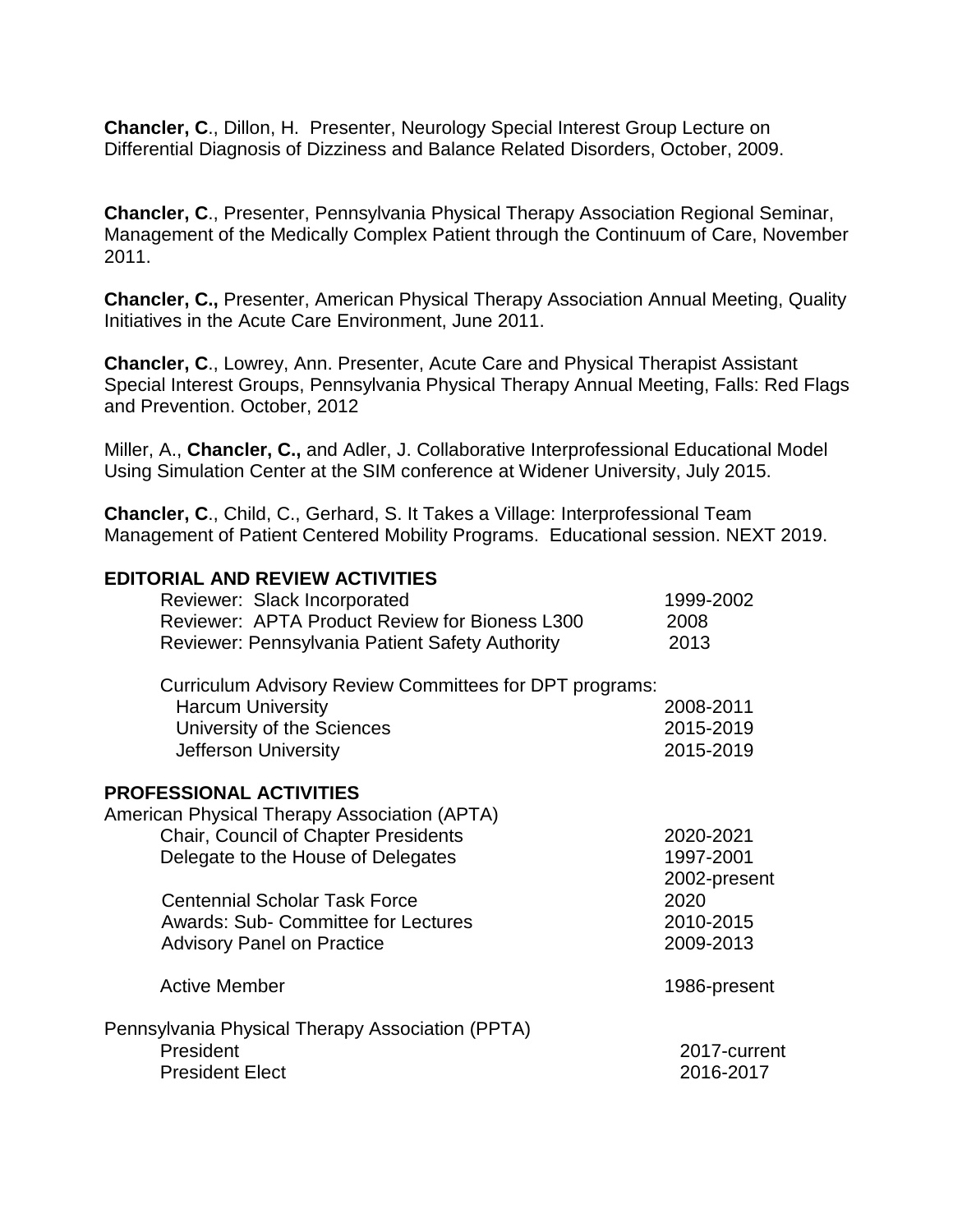| <b>Practice and Research Committee</b><br>Abstract Review Committee, Chair<br>Acute Care SIG, co-chair<br>Strategic Planning Task Force, Chair<br>Member, Board of Directors<br>Member-at-Large, Board of Directors<br><b>Neurology SIG Chair</b><br>Neurology SIG Vice-Chair<br><b>Emergency Preparedness Task Force</b><br><b>Professional Development Committee</b> | 2013-2016<br>2014-2016<br>2011-2016<br>2010-2013<br>2006-2010<br>2008-2010<br>2000-2005<br>2006-2012<br>2007-2011<br>2008-2014 |
|------------------------------------------------------------------------------------------------------------------------------------------------------------------------------------------------------------------------------------------------------------------------------------------------------------------------------------------------------------------------|--------------------------------------------------------------------------------------------------------------------------------|
| Southeastern District, PPTA<br>Chair<br>Vice-chair<br>Secretary<br>Program Committee,<br>Co-Chair<br>Chair                                                                                                                                                                                                                                                             | 2006-2011<br>2003-2005<br>2000-2002<br>1995-1997<br>1997-1999                                                                  |
| <b>Neurology Section, APTA</b>                                                                                                                                                                                                                                                                                                                                         | 1988-2010                                                                                                                      |
| <b>Acute Care Section, APTA</b>                                                                                                                                                                                                                                                                                                                                        | 1998-2005,<br>2006-2015                                                                                                        |
| Cardiovascular and Pulmonary Section, APTA                                                                                                                                                                                                                                                                                                                             | 2005-2007<br>2008-present                                                                                                      |
| Section for Health Policy/Administration, APTA                                                                                                                                                                                                                                                                                                                         | 2007-present                                                                                                                   |
| <b>Education Section, APTA</b>                                                                                                                                                                                                                                                                                                                                         | 2009-present                                                                                                                   |
| <b>ACADEMIC COURSE INVOLVEMENT:</b><br>Hahnemann University/MCP Hahnemann University<br>Laboratory and selected lecture instructor                                                                                                                                                                                                                                     | 1989-1991<br>1991-1997                                                                                                         |
| University of Medicine and Dentistry of New Jersey<br>Casting for the Neurologically Impaired Population                                                                                                                                                                                                                                                               | 1998                                                                                                                           |
| Arcadia University, Department of Physical Therapy<br>Laboratory and selected lecture instructor                                                                                                                                                                                                                                                                       | 1999-2020                                                                                                                      |
| University of Delaware, Physical Therapy Department<br>Course Instructor, Evaluation and Management of SCI patient                                                                                                                                                                                                                                                     | 1999-2000                                                                                                                      |
| Acute Care Internship Model, (Faculty and coordinator)                                                                                                                                                                                                                                                                                                                 |                                                                                                                                |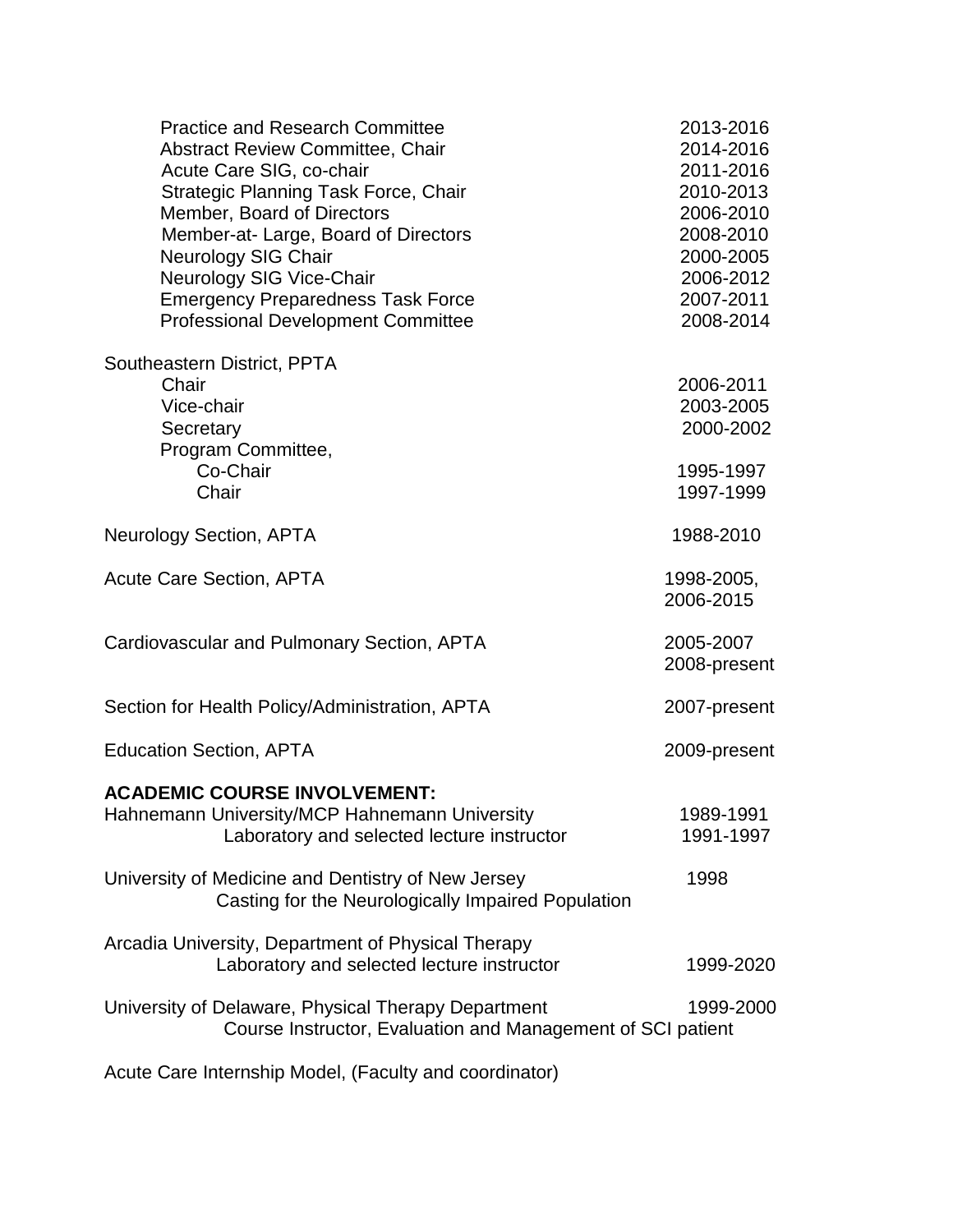| Hospital of the University of Pennsylvania                                                                                                                           | 2002-2019          |
|----------------------------------------------------------------------------------------------------------------------------------------------------------------------|--------------------|
| University of the Sciences in Philadelphia, Physical Therapy Department 2003<br>Cardiovascular Physical Therapy in the Acute Care setting                            |                    |
| Temple University, Department of Physical Therapy<br>Ethics, Teaching Practicum                                                                                      | 2003               |
| St. Francis College, Physical Therapy Department                                                                                                                     | 2006,<br>2008-2010 |
| Collaboration for distance learning education model<br>Management of medically complex patient in acute care setting<br>Capstone lecture series for third year class |                    |
| Drexel University, Department of Physical Therapy<br>Invited lecturer on Professionalism and Leadership                                                              | 2011-2018          |
| Neumann University, Department of Physical Therapy<br>Invited lecturer on Professionalism and Leadership                                                             | 2010-present       |
| INIVITED CDEAIZED/IZEVNOTE ADDDECCEC                                                                                                                                 |                    |

# **INVITED SPEAKER/ KEYNOTE ADDRESSES**

| St. Francis University Capstone Lecture Series and Graduation Day Address,                          |
|-----------------------------------------------------------------------------------------------------|
| May 7, 2010.                                                                                        |
| University of Pennsylvania Trauma Day, Great Saves: Keynote Speaker, Falls:                         |
| Preventable at Any Age, May, 19, 2011.                                                              |
| Arcadia University Pinning Ceremony, May 6, 2011.                                                   |
| Physical Therapist Education for the 21 <sup>st</sup> Century Innovation and Excellence in Physical |
| Therapist Academic and Clinical Education, APTA, First Clinical Site recognition,                   |
| October 2011.                                                                                       |

University of the Sciences in Philadelphia: White Coat Ceremony, September 12, 2015.

Keynote Speaker for Pennsylvania Physical Therapy Association Mini-CSM, April 2017.

Temple University Pinning Ceremony, September 2018.

De Sales University Pinning Ceremony, August 2018.

Thomas Jefferson University White Coat Ceremony, March 2019.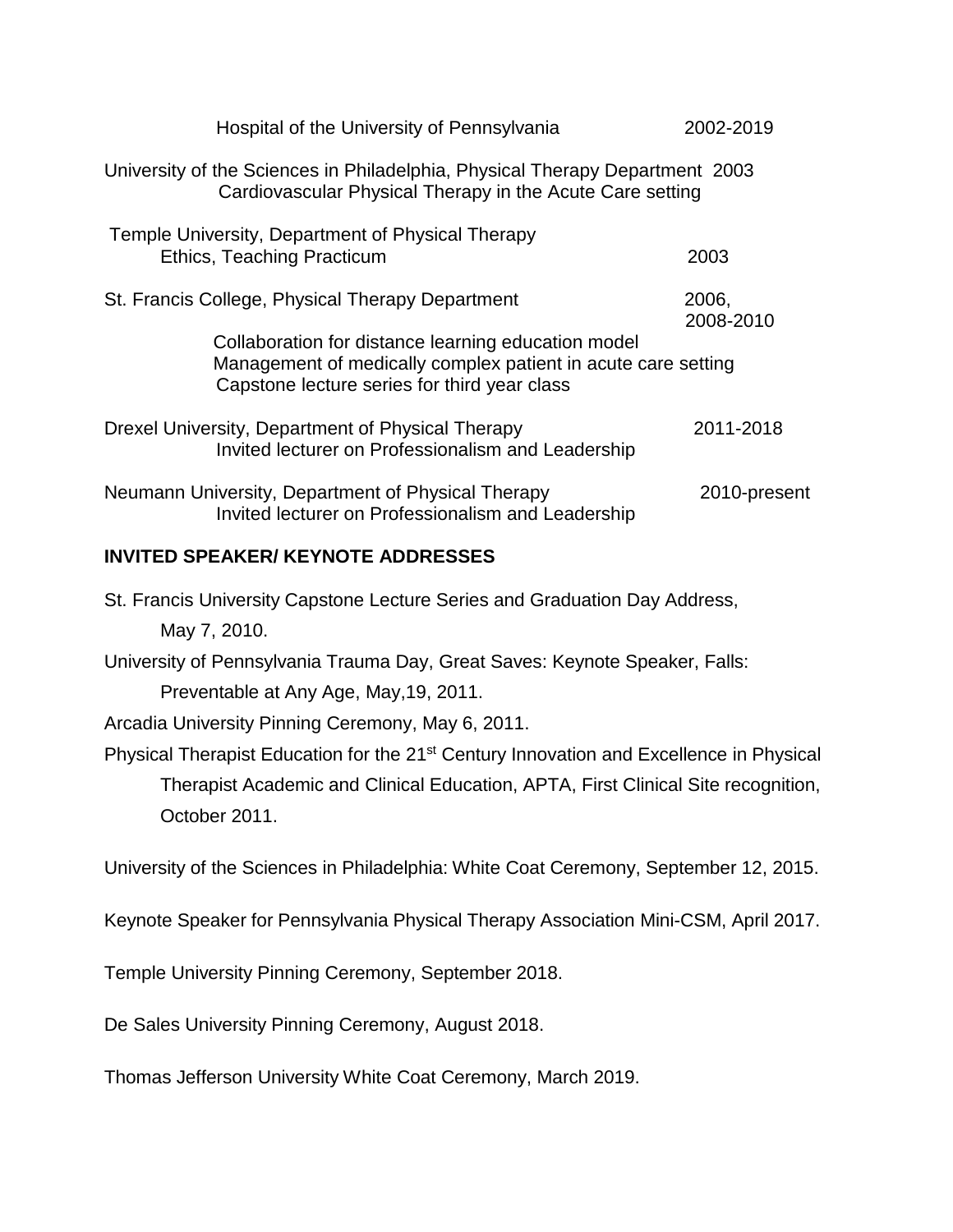### **AWARDS**

Henry O. and Florence P. Kendall Award, American Physical Therapy Association, 2011.

Widener University Outstanding Service Award, 2011.

PPTA Research Award: Best Case Report 2010: Non-traditional use of body weight support training in acute care, October, 2010.

# **SUPPLEMENTARY EDUCATION**

American Physical Therapy Association Annual Conference/NEXT and House of **Delegates** June 1997-2001, 2002-2020.

American Physical Therapy Association Combined Sections Meeting February 2001, 2002, 2003, 2007, 2016-2019, 2021.

Pennsylvania Physical Therapy Association Annual Conference October 1988, 1990, 1997-2020. Mini-CSM Conference PPTA, April 2017- 2019.

- Component Leadership Seminar, American Physical Therapy Association, April 24-25, 1998 and April 28-29, 2000; February and June 2016-2019.
- Pennsylvania Physical Therapy Association Legislative Training Day, October 2, 2000 and September 2019.
- Child Abuse History Clearance in PA. 2016-present.
- Identifying and Responding to Emergency Health Conditions that may Occur During the Treatment of a Patient with. A Traumatic Brain Injury. Webinar. May 28, 2020.
- Graded Motor Imagery: Putting Research into All Areas of Practice. Webinar. May 19, 2020.
- Dual-Task Gait Training: Clinical Applications in the Stroke Population. Webinar. May 12, 2020.

How to Manage Patient and Provider PTSD During a Pandemic. Webinar. May 4, 2020.

Strategies for Effective Medication Management in the Home Health Setting. Webinar. May 5, 2020.

Window of Opportunity: The Impact of Physical Therapy in Criminal Justice. Webinar.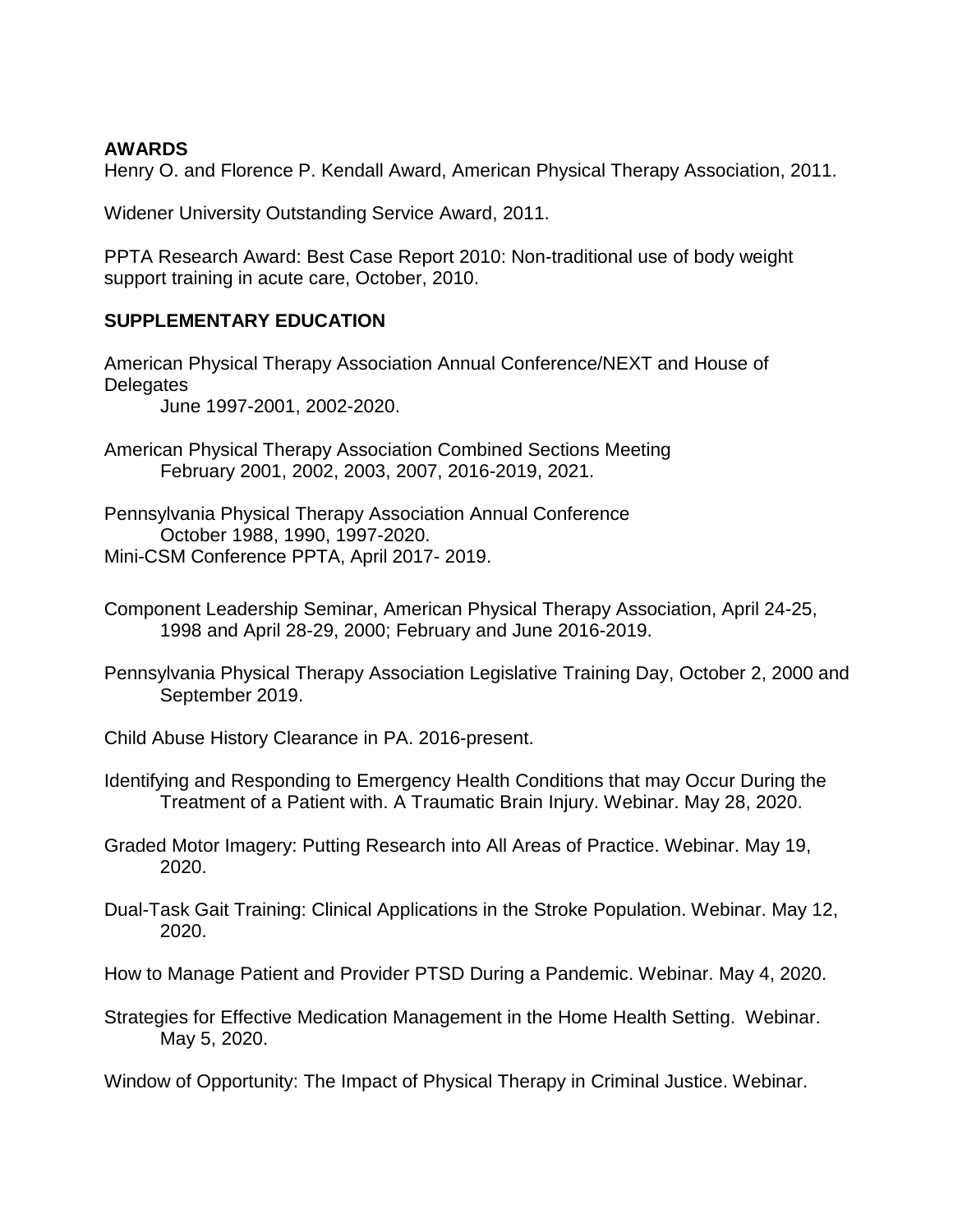March 11, 2020.

Multiple Sclerosis: An update for Evidence Based Practice. Webinar. December 11, 2019.

Immigration and Migrant Health. Webinar. November 13, 2019. Best Practices in Cardiopulmonary Practice, Charlottesville, VA, September 28-29, 2019.

Medical Cannabis-An overview of the Pennsylvania Medical Marijuana Program. Widener University. September 11, 2019.

Osteoporosis: Practical Exercise Progressions. Webinar. August 27, 2019.

PPTA Leading the Way: Falls Prevention Awareness Day. Webinar. July 18, 2019.

American Trauma Society, Pennsylvania Division Meeting. Harrisburg. April 23-24, 2019.

Management of Running Injuries: Putting Evidence into Clinical Practice. Drexel University. March 13, 2019.

Accessing the Evidence…on a time crunch. Webinar. February 19, 2019.

Impairment Based Conservative Management of Femoroacetabular Impingement (FAI). Philadelphia. January 29, 2019.

Therapy Implication in End Stage Renal Disease. Philadelphia. January 16, 2019.

Ethical Issues in Pediatric Rehabilitation. Webinar. November 5, 2018.

Leading the Way: Fall Prevention Awareness Day. Webinar. August 7, 2018.

- Special Considerations for Patients with Neurologic Diagnosis in Acute Care Setting. Webinar. June 5, 2018.
- Balance Based Torso Weighting: A Postural Control Tool for the Population with Neurologic Dysfunction. Philadelphia. May 22, 2018.

Harnessing the Power: High velocity Training for Older Adults. Webinar. April 23, 2018.

The Pain Patient Challenge: Identification and Management. Pittsburgh. March 13, 2018.

- Bringing Health Promotion and Preventative Care to Aging Adults. Webinar. January 17, 2018.
- Transcatheter Aortic Valve Replacement and Cardiac Rehabilitation. Webinar. January 10, 2018.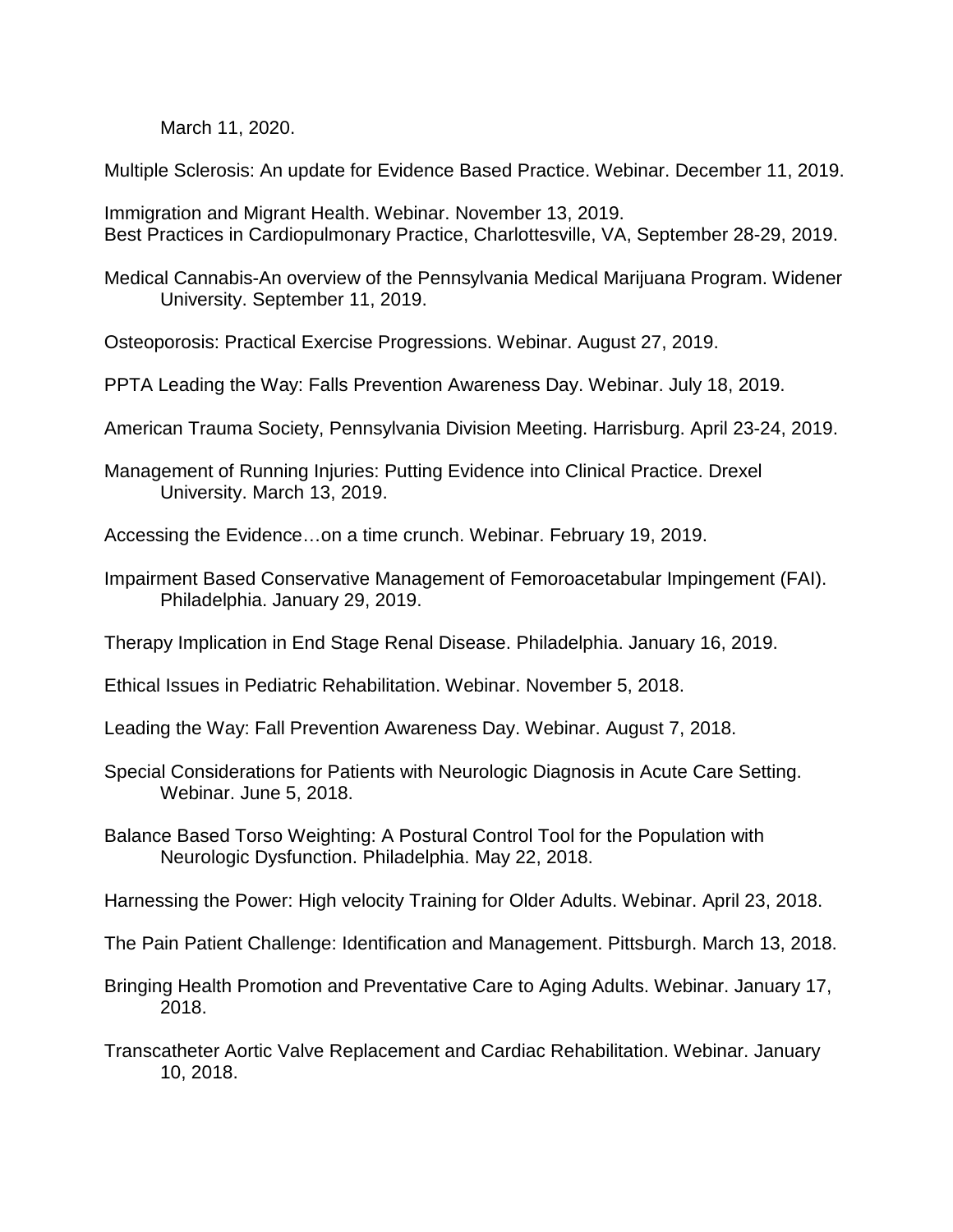Data Standardization in Physical Therapy. APTA. September 20, 2017.

The Benefits of Manual therapy for Chronic Pain. Philadelphia. September 13, 2017.

Pain and Opioids. Philadelphia. June 8, 2017.

Compassion fatigue and Satisfaction. Harcum College. March 8, 2017.

Lite Gait Therapy: clinical Tips and Tricks. Webinar. January 31, 2017.

Hemophilia and Physical Therapy Implications. Drexel University. January 11, 2017.

Tracking the Patient Experience from Beginning to End. Pittsburgh, PA. July 22-23, 2016.

Interprofessional Simulation Conference, Widener University, July 15-16, 2015.

To be or not to be Active with Painful Achilles Tendinopathy. Drexel University. November 13, 2013.

- Physical therapy Management for Patients with Disorders of Consciousness. Thomas Jefferson University. April 20, 2013.
- Effectiveness of Continuous Passive Motion and Conventional Physical Therapy after Total Knee Arthroplasty. Webinar. March 27, 2013.
- Raising the Bar: Tips to Measure and Improve the Quality for PT Practices. APTA. April 29, 2012.

Pain and Muscle Activation. Arcadia University. March 30, 2012.

Medical; Complexity Considerations for Physical Therapists. Scranton, PA. November 19, 2011.

Management of Persons with Lupus. Media, PA. November 9, 2011.

Measuring Ambulation and Mobility Outcomes in Adults. APTA. October 28, 2011.

Differential Diagnosis of Dizziness and Management for the Non-Vestibular Clinician. Drexel University. September 14, 2011.

From the Clinic to the Classroom: Widener University Teaching and Learning Conference, Chester, PA, March 21, 2009.

Global Economy, Tony Blair, Seton Hall University, South Orange, NJ, February 3, 2009.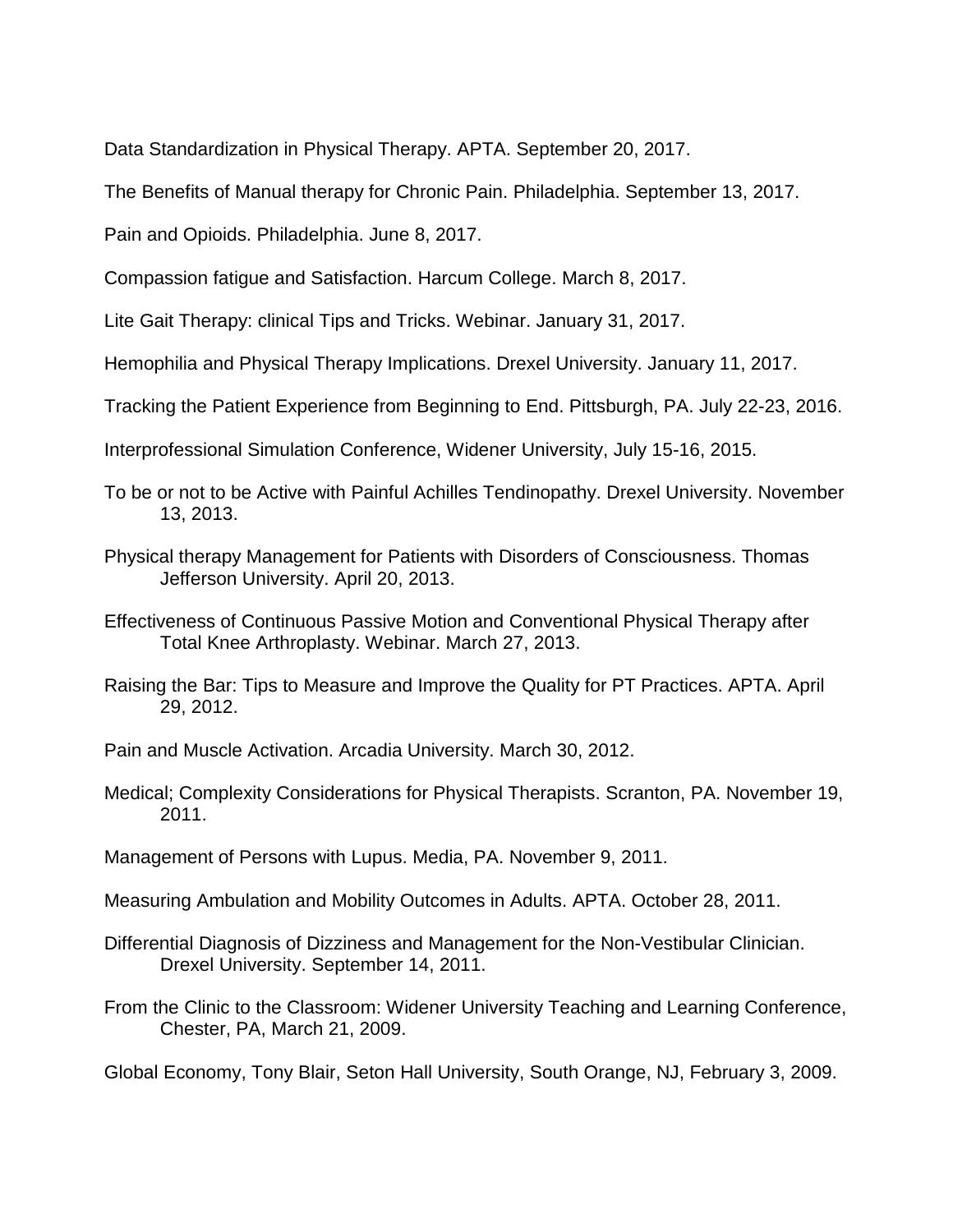- Multidisciplinary Management of Thoracic Malignancy and Emphysema. University of Pennsylvania. April, 10, 2008.
- Medical Screening in Physical Therapy Practice, Ivan Mulligan, PT, Pennsylvania Physical Therapy Association, May 4-5, 2007.
- Creating a Clinical Curriculum: A Workshop for CI's and CCCE's, Arcadia University, March 15, 2007.
- Summer Institute on Translating Evidence into Practice, American Physical Therapy Association, Salt Lake City, Utah, July 15-21, 2005.
- Dizzy Patient Management Course, University of Pennsylvania, May 2-4, 2002.
- Ensuring the Protection of Human Research Subjects: An Educational Program for Investigators and Key Research Personnel, University of Pennsylvania, 2001.
- Evidence Based Practice in Rehabilitation, Widener University Faculty, April 2001.

Shoulder and Elbow Update, Penn Orthopedics, University of Pennsylvania, September, 14-16, 2000.

- CI Credentialing Course, American Physical Therapy Association, September 9-10, 2000.
- Dizzy Patient Management, Course, University of Pennsylvania School of Medicine, April 13-15, 2000.
- Clinical Symposium on "The Doctorate of Physical Therapy: What Does it Mean for a Professional Practice in the New Millennium?", Widener University, February 18, 2000.
- Clinical Performance Instrument, Philadelphia Consortium of Academic Coordinators of Clinical Education, March 18, 1999.
- Understanding Anxiety: Diagnosis, Treatment and Prevention, Andrew Meisler, PhD, Mind Matters Seminars, October 14, 1998.
- Prevention of Diabetic Foot Ulcers: An International Colloquium, Jefferson University Faculty, March 5, 1998.
- Optimizing Practice in Patients with Movement Dysfunction: A Motor Learning Perspective, Department of Physical Therapy at Alleghany University, November 7-8, 1997.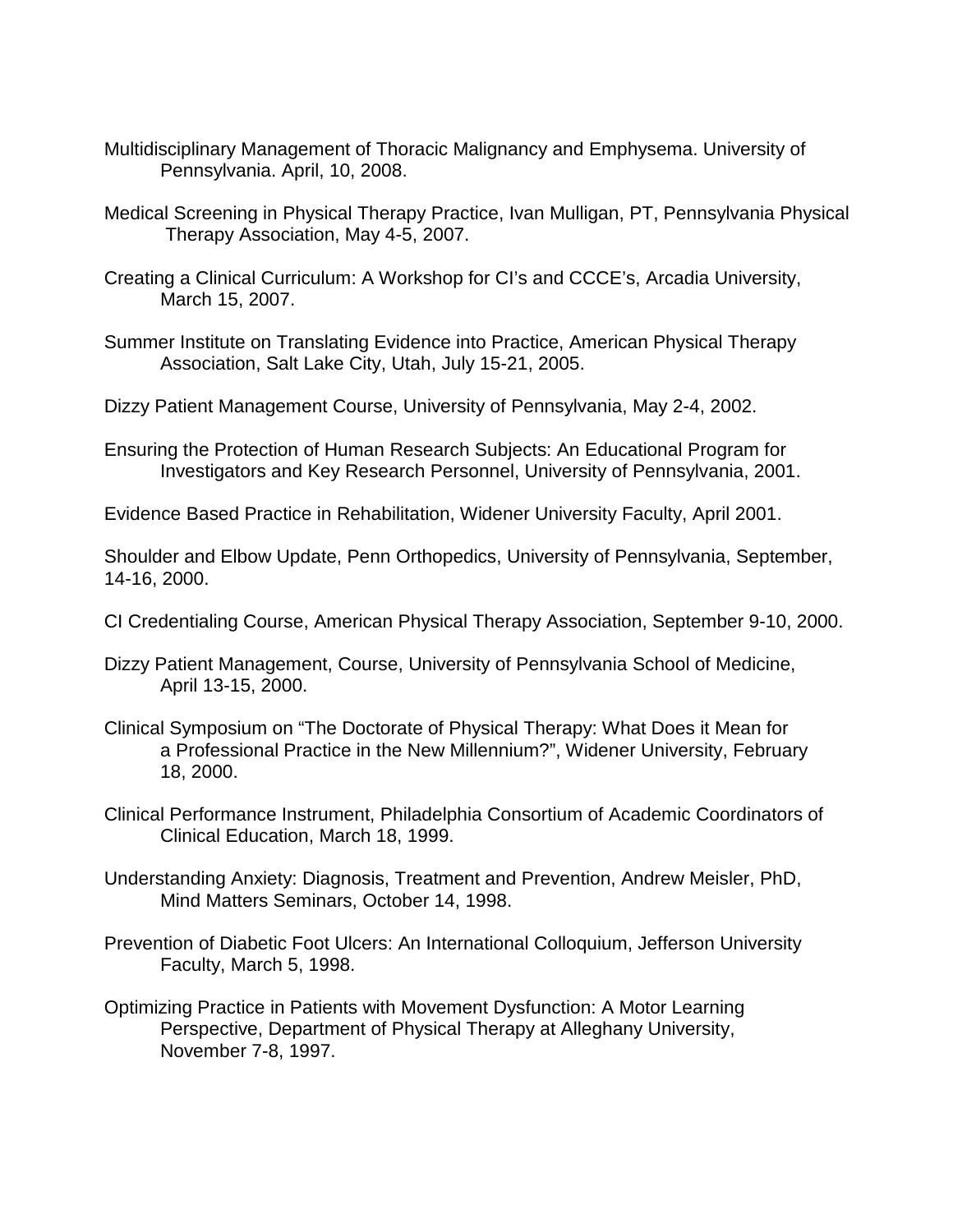- New Concepts in MS Care: A multidisciplinary Approach Conference, National Multiple Sclerosis Society at Philadelphia College of Pharmacy and Science, June 12, 1997.
- Geriatric Orthopedics, GREAT Seminars, Carol Lewis, PT, May 3-5, 1996.
- A Seminar on Principles and Practices of Electrotherapy, Joseph Kahn, PT, January 27, 1996.
- Cognitive Rehabilitation: Pharmacologic and non-pharmacologic Interventions, Magee Rehabilitation Hospital, December 14, 1995.
- The McConnell Approach to the Problem Shoulder, Jenny McConnell, PT, by the McConnell Institute, September 30-October 1, 1995.
- Evening in Seating Seminar, Otto Bock Rehab, June 29, 1995.
- Mechanical Diagnosis of the Spine, Part B, Greg Silva, PT, McKenzie Approach, The McKenzie Institute, March 3-5, 1995.
- Mechanical Diagnosis of the Spine, Part A, J. Mark Miller, PT, McKenzie Approach, The McKenzie Institute, May 12-15, 1994.
- Enhancing Outcomes through a System of Care, Magee Rehabilitation and Jefferson University, April 24, 1994.
- Fifth Annual Stroke Conference, Philadelphia, March 17, 1994.
- Diagnosis and treatment of Muscle Imbalance Associated with Musculoskeletal Pain Syndromes, Level II, Cheryl Caldwell, PT, by Prime Physical Therapists, February 26-27, 1994.
- Psychopharmacogical Intervention in Elderly Clients, Charles Ciccione, PT, Philadelphia, December 1, 1993.
- Diagnosis and Treatment of Muscle Imbalances and Associated Regional Pain Syndromes, Level I, Shirley Sahrmann, PT, at Moss Rehabilitation Hospital, November 23-24, 1991.

Jay Medical Wheelchair Seating Symposium, Jay Medical Associates, October 5, 1990.

Strategies for Seating and Applications of Dry Floatation Technology, Roho Incorporated, August 1, 1990.

The Neurologically Impaired Shoulder, Current Clinical Concepts in Orthopedic